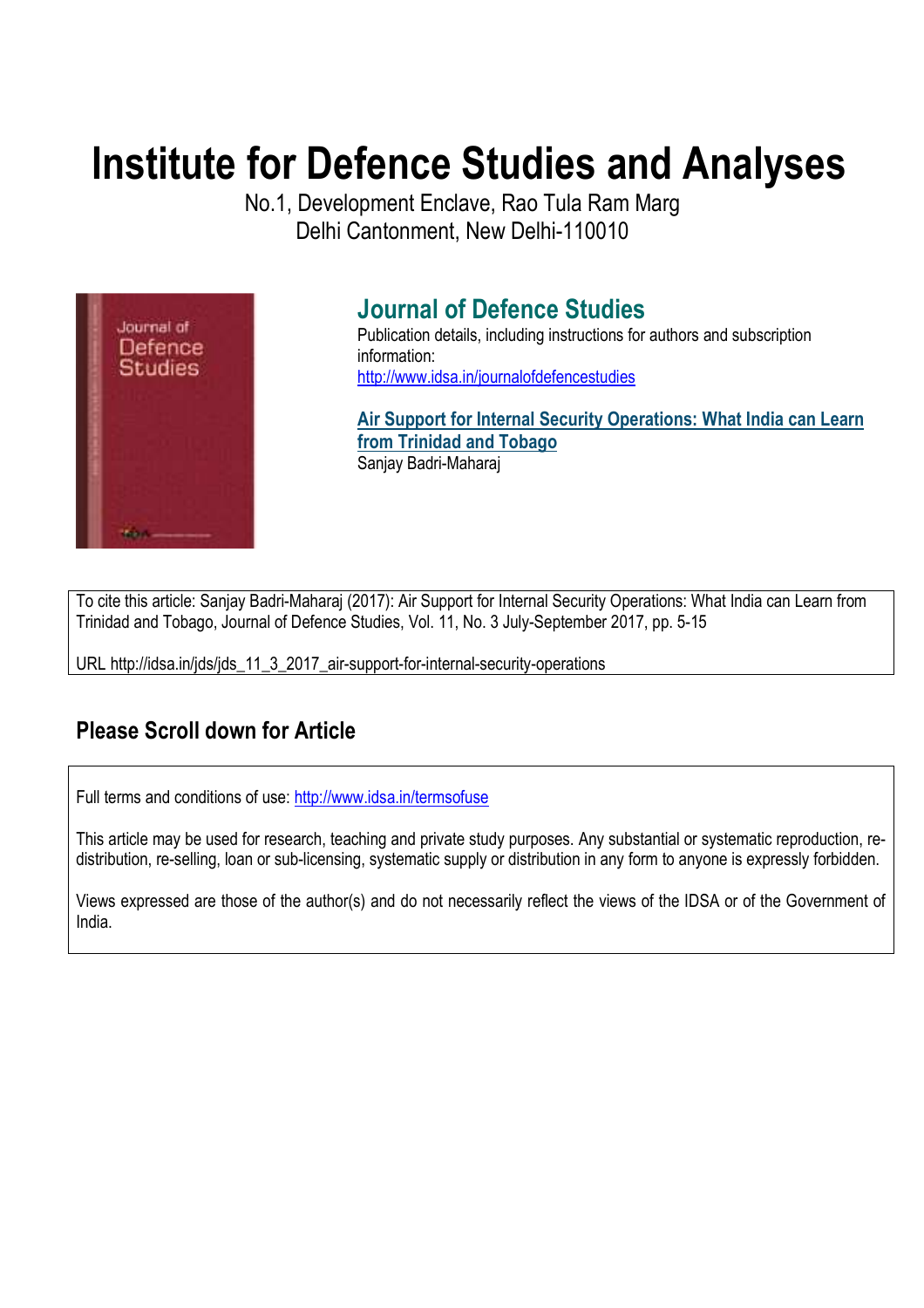### Air Support for Internal Security Operations What India can Learn from Trinidad and Tobago

#### *Sanjay Badri-Maharaj\**

Air power has long been recognised as a useful asset in internal security operations, running the full gamut from militarised counter-insurgency (CI) and counter-terrorist (CT) operations to the mundane task of crowd control. In the last 15 years, the archipelagic state of Trinidad and Tobago has made extensive use of air assets for internal security operations, with mixed results. In the process, some lessons have been learnt and some serious mistakes made that can be instructive for even large countries such as India.

India's experiences in CI operations in Jammu and Kashmir (J&K), the North-East and left-wing extremist (LWE)-affected areas have also involved the use of Indian Army Aviation and Indian Air Force helicopters. However, in contrast to India's military and coast guard, its Central Armed Police Forces (CAPFs) and state police forces have made little use of helicopters. Only the Border Security Force (BSF) operates a small fleet of aircraft and helicopters on behalf of the Ministry of Home Affairs, and its Dhruv and Mi-17 helicopters have been deployed in anti-LWE operations, essentially in a support role.

Trinidad, on the other hand, has extensively used helicopters, airships and light aircraft in support of urban law enforcement operations and

*ISSN 0976-1004 print © 2017 Institute for Defence Studies and Analyses Journal of Defence Studies, Vol. 11, No. 3, July–September 2017, pp. 5–15*



<sup>\*</sup> The author is an independent defence analyst and a former consultant to the Ministry of National Security of Trinidad and Tobago. This perspective draws on the author's pieces on Trinidad and Tobago's security issues that have appeared periodically on the IDSA website.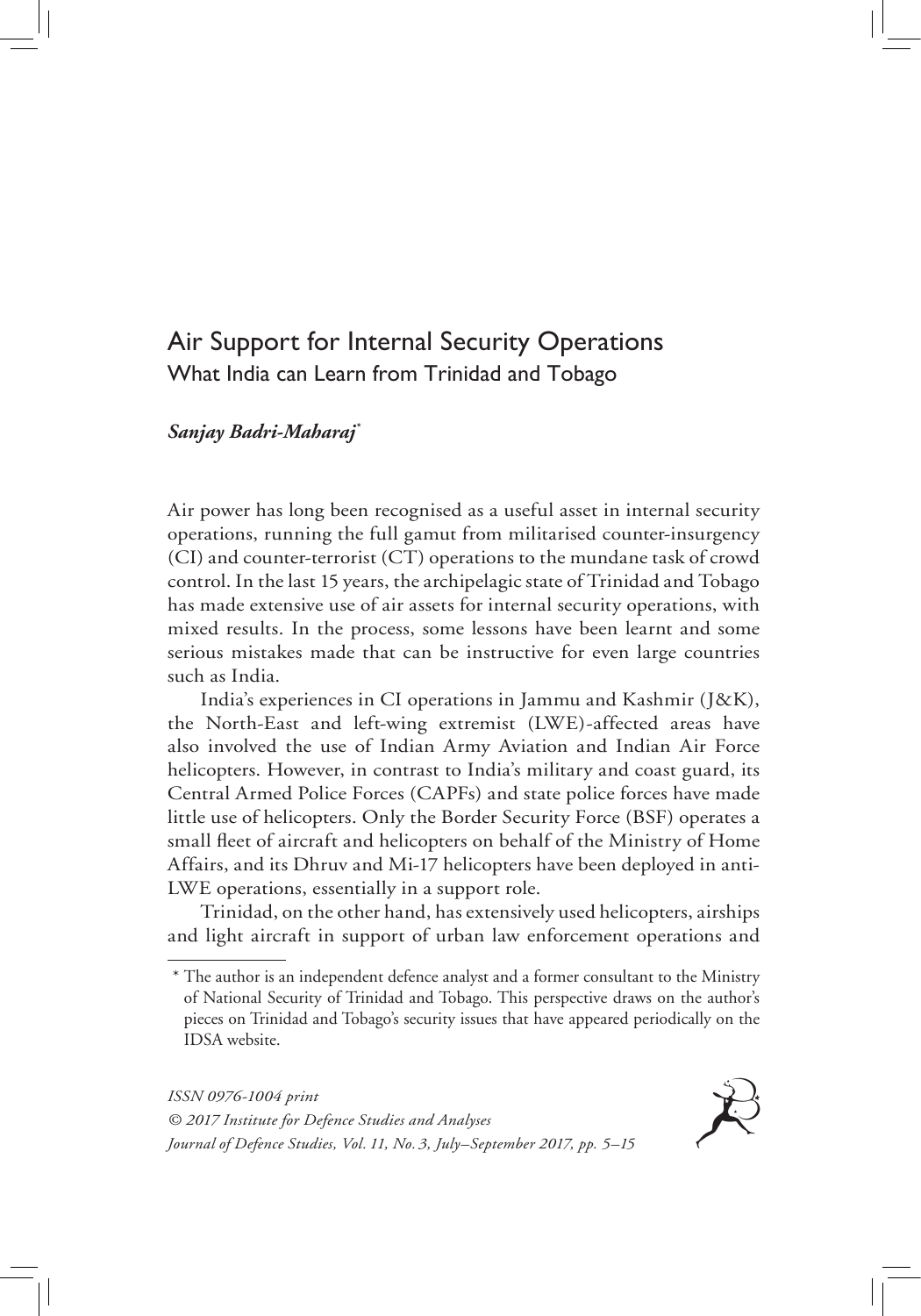for undertaking deterrent patrols during important conferences. The country, however, faces certain challenges that it has to overcome, such as the poor serviceability of its helicopter fleet as well as a shortage of pilots.

In contrast, India's police forces have made next to no use of aviation assets in support of their regular or even special operations in urban areas. In this sphere, Trinidad offers some lessons which can be gainfully employed to facilitate the employment of such resources by the Indian police forces.

The method by which Trinidad went about developing its law enforcement aerial component in a cost-effective manner, ensuring a reasonable degree of aircraft availability while maintaining a relatively high tempo of operations, is exemplary. However, the actual operational use of the assets has proven to be only partially successful for reasons which will be detailed later in this article.

Trinidad's main security challenge has been from the related activities of narcotics and weapons smuggling and heavily armed criminal gangs, which vie for control of urban centres and which have contributed to the country's high murder rate. In addition, some of these criminal gangs have links to avowed jihadi groups, one of which—the still extant and active Jamaat-al-Muslimeen—staged a violent uprising in 1990 that left 24 dead and the capital city of Port of Spain in flames. As criminal gangs became better armed and organised, ground-based operations required air support, leading Trinidad to deploy assets accordingly.

#### **Military and Law Enforcement Aviation in Trinidad and Tobago**

There are two agencies in Trinidad that possess aviation assets that are employed for internal security operations: the Trinidad and Tobago Air Guard (TTAG) of the Trinidad and Tobago Defence Force (TTDF); and the Air Division of the National Operations Centre (NOC) which is supported by the National Helicopters Services Limited (NHSL). Unfortunately, there is a considerable degree of overlap in the operations of these agencies which leads to inefficient duplication of effort as well as unhealthy rivalry between them. The NHSL is a state enterprise with a largely civilian role. However, until 2004, it operated helicopters in support of law enforcement efforts.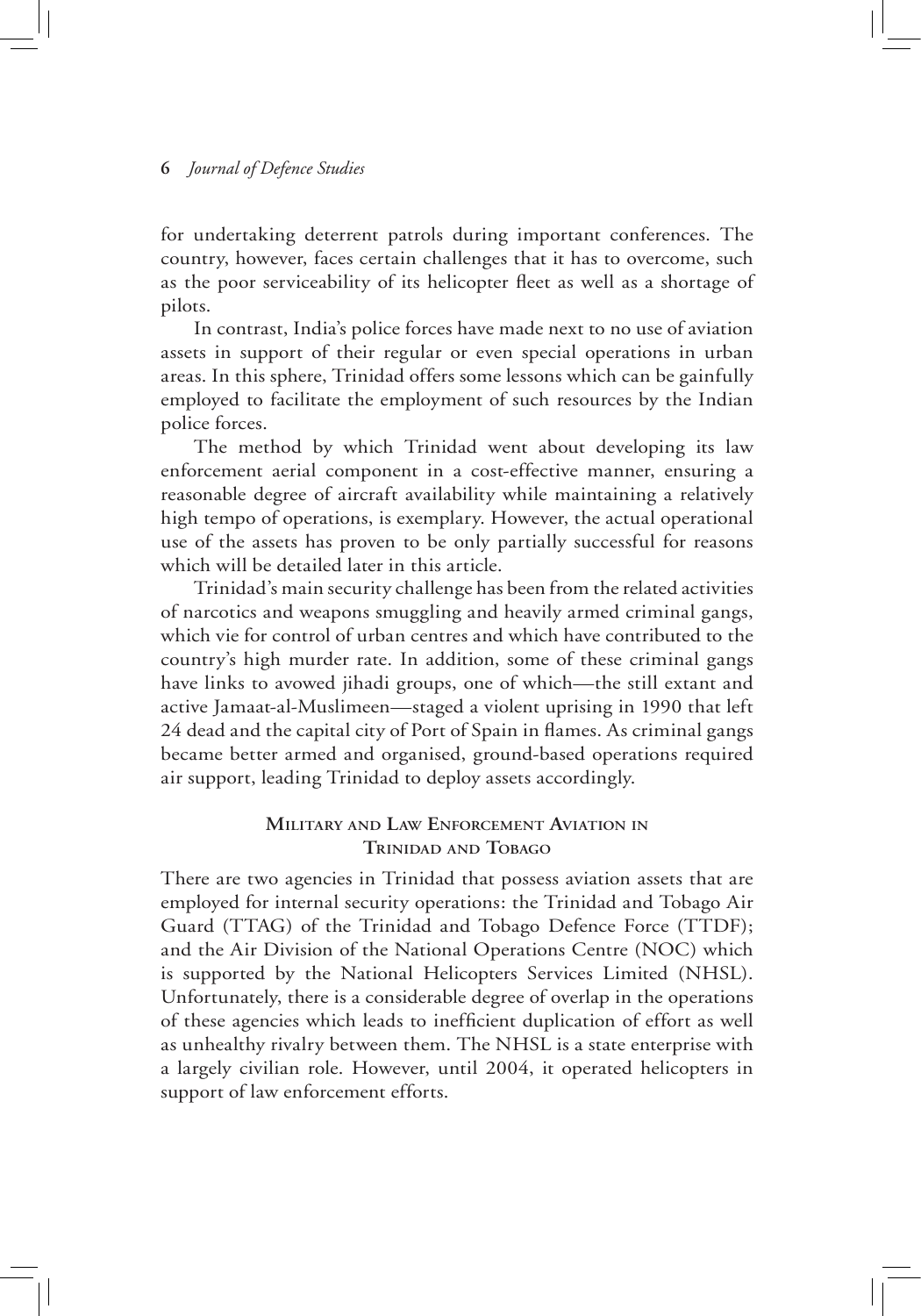#### **Available Assets: TTDF**

The TTDF has had a military aviation component since 1966 when the Air Wing of the Trinidad and Tobago Coast Guard (TTCG) was formed with a single Cessna 337 which served from 1966 to 1972 when it was replaced with a Cessna 402 Utiliner and later augmented with a single Cessna 310 in 1985. The Air Wing of the coast guard stagnated for decades with capabilities being severely limited and aircraft being procured second-hand rather than new. These aircraft have now all been removed from service.

In the 1990s, at a time of enhanced counter-narcotics cooperation between the United States (US) and Trinidad, the former transferred two seized PA-31 Piper Navajos and two Swearingen C-26A Metro aircraft (serials 215 and 216) to the Trinidadian Air Wing's. The Navajos, after becoming unserviceable, were phased out in 2009–10 but the C-26As still form the most potent fixed-wing assets of the force, renamed the Air Guard in 2005. One C-26A (serial 216) has been fitted with maritime surveillance radar and forward-looking infrared (FLIR), while the other C-26A (serial 215) serves in the transport role and is capable of carrying 14 troops as far as Puerto Rico.

The formation of the Rotary Wing Flight in 1973, with the first of three Aerospatiale SA-341 G/H Gazelles (serials 9Y-TFN, 9Y-TFO, 9Y-TFU) introduced a military helicopter presence to Trinidad. However, by 1976, these were transferred to the Air Division of the Ministry of National Security, which was turned into the quasi-commercial NHSL in 1990. With two of the three Gazelles being lost in accidents, the type was not popular in Trinidadian service.

The TTAG received its rotary-wing assets in the form of four AW-139 (9Y-AG311, 9Y-AG312, 9Y-AG313 and 9Y-AG314) helicopters which were delivered between 2011 and 2012. With a cost of USD 348 million the four helicopters were plagued by a series of problems, including structural cracks in their tail booms, and required very delicate handling in air-conditioned hangars, thus placing a heavy strain on the TTAG's limited infrastructure. Exacerbating the problem was the fact that the TTAG had no trained helicopter pilots and was forced to employ foreign civilian pilots on contract, and under some very generous terms and conditions. To date, the TTAG has not built up an independent cadre of local military pilots and remains heavily dependent on foreign assistance. The net result is that the helicopters remain severely restricted operationally, even five years after induction. In 2017, a decision was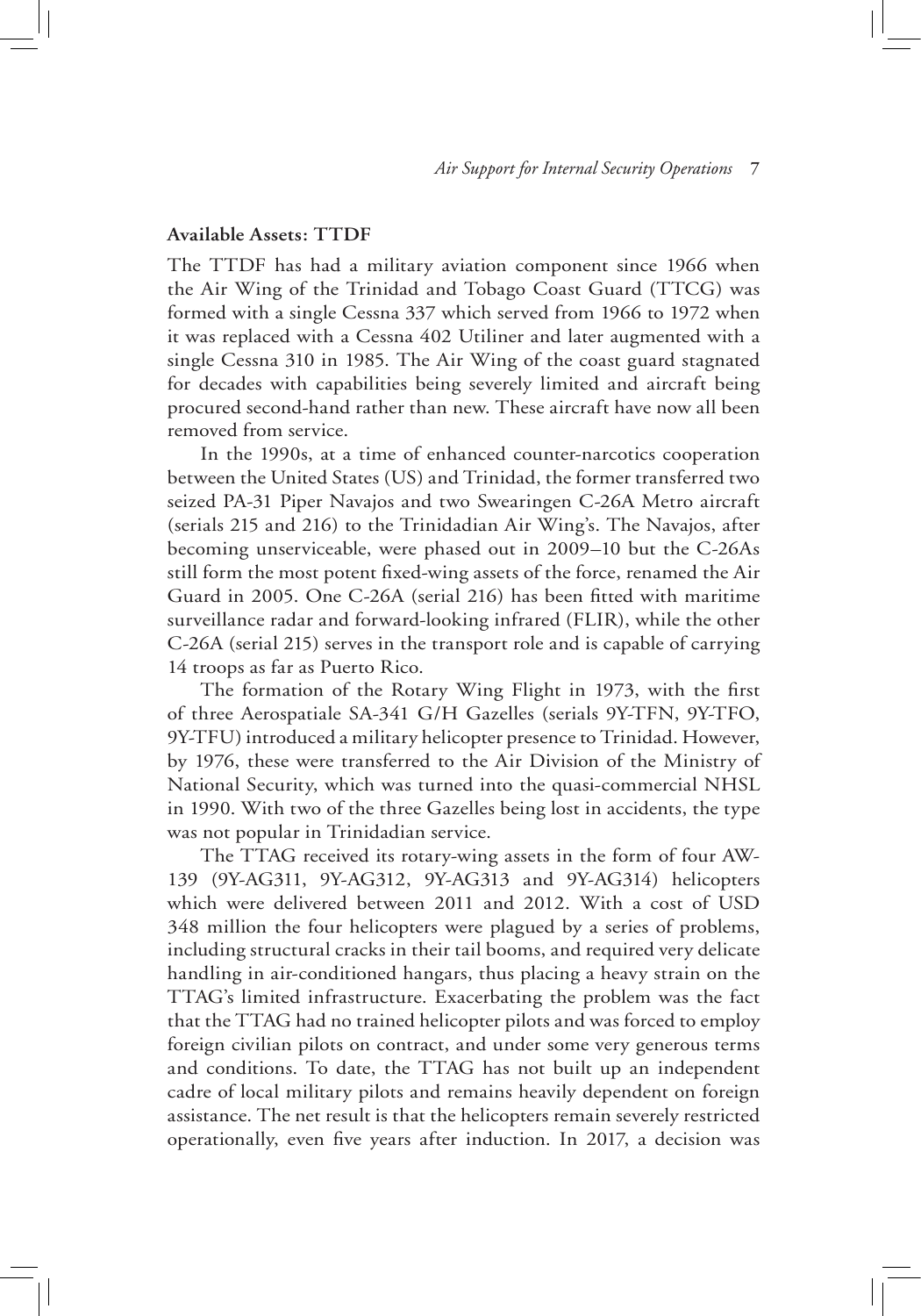made to cancel an annual maintenance contract worth USD 30 million with a consortium involving Agusta Westland, Bristow Caribbean, FB Heliservices of the UK and Helidex of the USA which had been managing the AW139 programme in Trinidad. This has now raised the spectre of the entire fleet being grounded and possibly sold.

The TTDF fixed-wing assets, while generally used for maritime surveillance, have also been used for terrestrial reconnaissance and support of law enforcement agencies, particularly during the time when Cessna sub-types predominated. This was particularly true in the years 1970–72 when Trinidad faced the dual challenge of the so-called 'Black Power' movement and a violent offshoot there from which styled itself as the National Union of Freedom Fighters (NUFF). During this time, the TTCG Air Wing used its Cessna 337, and later its Cessna 402, for conducting over flights of the islands and liaised with law enforcement agencies. Presently, one of the two C-26 aircraft is equipped with a limited communications intercept suite and has been deployed in support of law enforcement agencies.

#### **NOC Air Division**

The NOC Air Division has its genesis in a strange multi-agency entity termed the Special Anti-Crime Unit of Trinidad and Tobago (SAUTT), which was created with personnel seconded from TTDF and the Trinidad and Tobago Police Service (TTPS) as well as diverse agencies such as customs and excise and immigration services. Its air division pioneered the development of air operations in support of law enforcement and when it was at its peak, operated four helicopters—one S-76A+, one AS.355 and two BO-105 CBS-4—and a Westinghouse Skyship 600 airship. The latter was the source of much amusement due to its low operating altitude and massive size. It efficacy was always in doubt and it was eventually sold.

It is interesting to note that all the helicopters were procured secondhand and had been manufactured between 1982 and 1986. Maintenance of these assets was undertaken by NHSL, which was the legal owner of the aircraft. Given NHSL's long experience with the S-76 and BO-105, being operated in support of Trinidad's offshore oil and gas facilities, these two types of aircraft were the workhorses of the air division, though the smaller AS.355 proved to be very useful in urban environments. The BO-105s and AS.355 were equipped with Nightsun searchlights and FLIR turrets for surveillance operations, while the S.76A+ was used in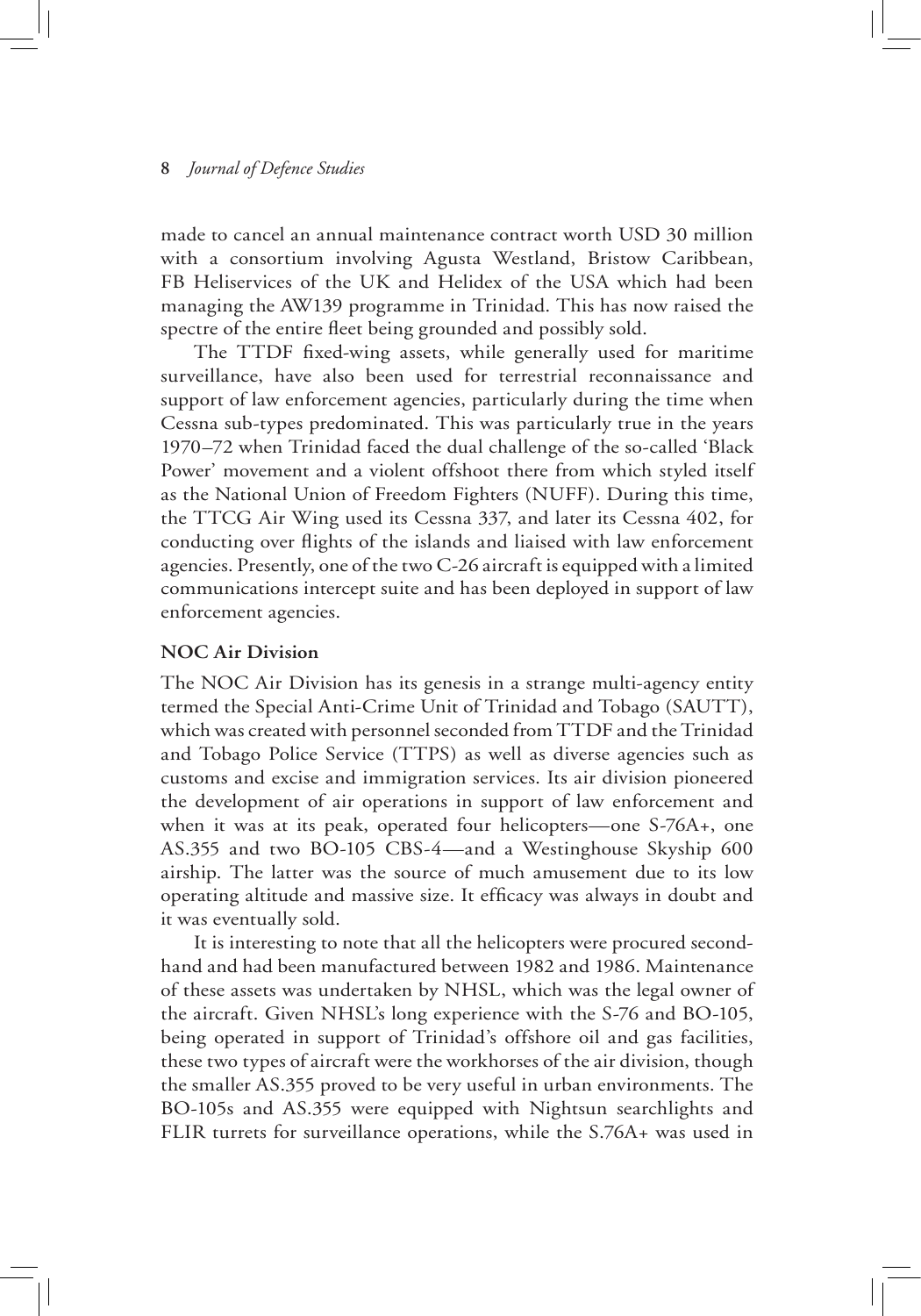support of SAUTT's commando unit, the Direct Action Team (DAT). The SAUTT operated from 2004 to 2010 and was a high-profile unit that achieved some tangible successes, particularly against kidnapping for ransom, but was generally regarded as an expensive political experiment.

Following a change of government in 2010, SAUTT came under intense scrutiny for its high operating cost, dubious efficacy and questionable legal status. A combination of legal and political factors led to the agency being disbanded. In its stead, a new coordinating agency the NOC—came into being. The SAUTT's air division was left in limbo and was briefly allocated to the newly created TTPS Air Support Unit before being incorporated into the NOC, although the Air Support Unit continued to function as a liaison unit to direct the NOC Air Division in support of TTPS operations.

In 2016, the NOC Air Division was placed under the control of Trinidad's main intelligence agency – the SSA (Strategic Services Agency) which also assumed control of all other assets of the Air Division's parent agency but between 2011 and 2015, the NOC and its Air Division were favoured institutions although they too lacked supporting legislation The Air Division used assets inherited from the defunct SAUTT, being the only component of that entity to survive somewhat unscathed during the disbandment process of the SAUTT.

Controversy has plagued efforts at fleet augmentation and replacement in the NOC Air Division. In 2012, the NOC decided to lease a second-hand Eurocopter AS.355F2 at a cost that exceeded the purchase value of a similar, used helicopter. This was followed in 2015 with a contract for the purchase of four Bell 429 helicopters and one Bell 412EPI helicopter. This made no sense from a logistical standpoint. Neither the TTAG nor the NHSL operate a single Bell helicopter. This would impose and unnecessary burden on the already overstretched training system that is unable to meet the current requirements. Furthermore, given the fact that NHSL will have to undertake the maintenance of the aircraft, its lack of familiarity with the type will prove to be a challenge.

It is important to mention here the brief experiment of using a light sport aircraft (LSA) in support of the TTPS. For a three-month period, the TTPS, through its Air Support Unit, deployed a leased Zenith CH 750 Air Scout. Though the experiment proved successful, the lease contract proved to be controversial, costing more than the purchase of the aircraft, leading to the project being discontinued. Yet, the potential of the LSA was undeniable with the Zenith CH 750 being developed into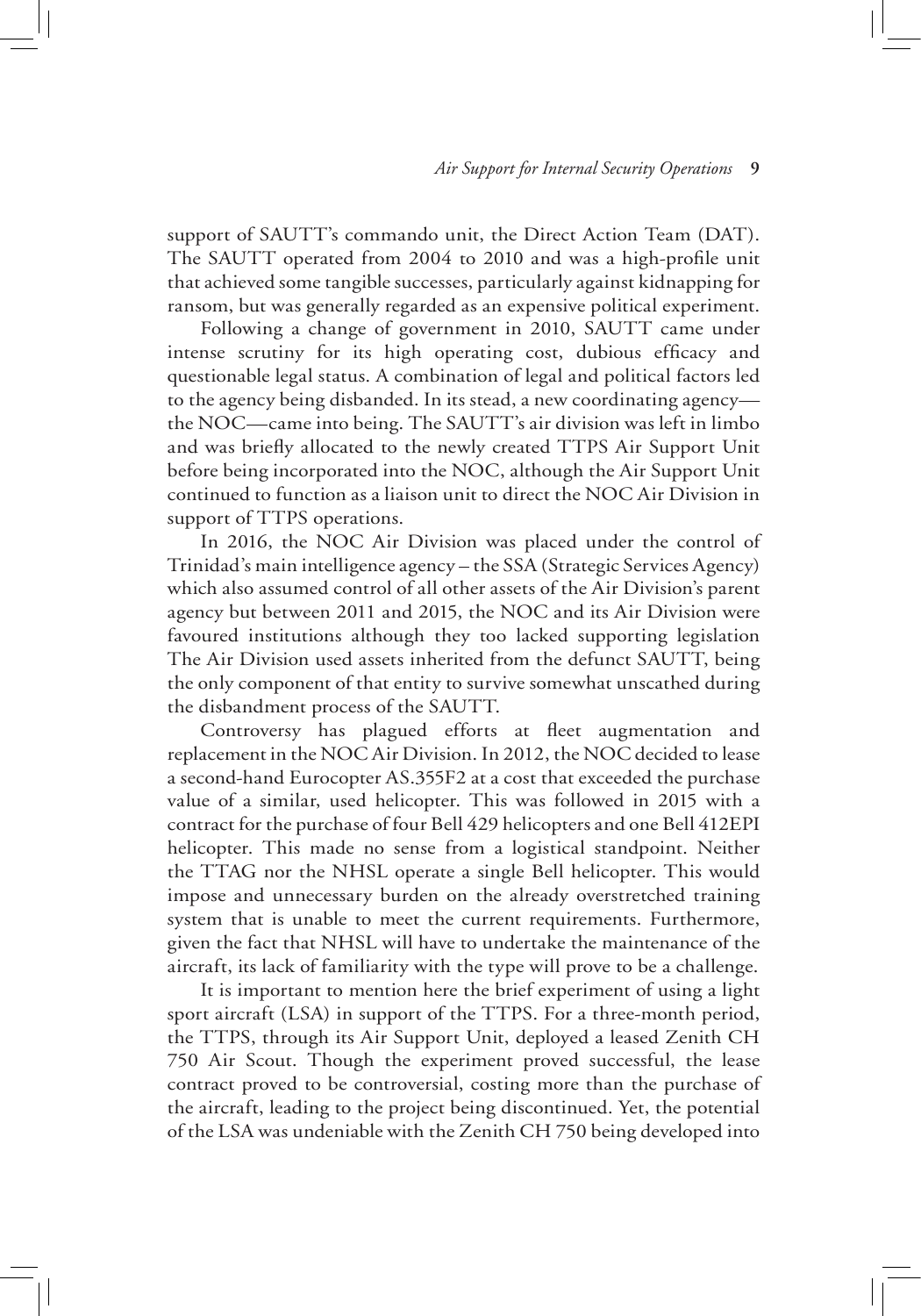the 'Guardian' with FLIR and searchlight turrets, having an operating cost purportedly much lower than that of a helicopter.

#### **Experience of Law Enforcement Air Support Operations in Trinidad**

Whether consciously or not, SAUTT's air division borrowed some of its functioning concepts from the US where more than 300 law enforcement air support units are operational. When the NOC Air Division replaced SAUTT, it continued in this vein and its operations could be divided into: (1) Air Support to Regular Operations (ASTRO); and (2) Special Operations Support (SOpS).

The SAUTT honed its skills in SOpS and its helicopters, in conjunction with TTDF special forces and SAUTT's own DAT unit, provided security at several high-profile events, such as the Commonwealth Heads of Government Meeting and the Summit of the Americas in 2009. A nucleus of airborne snipers was created to conduct CT operations and these were extensively deployed to serve as a deterrent to disruptive elements. This nominally continued under the NOC Air Division but there was a significant reduction in priority given to SOpS.

At the time of its disbandment, SAUTT's air division had logged no fewer than 14,400 accident-free hours. While its elite DAT team was seldom employed in aggressive anti-crime operations, it regularly displayed its potential for rapid insertion of special operations teams in a series of exercises. More important, however, was its involvement in supporting law enforcement efforts through a highly effective liaison with SAUTT's own ground operatives and the TTPS.

Despite the lack of an integrated national security communications network—something that is gradually being established—care was taken to equip all TTPS ground units with Motorola communications sets with direct access to SAUTT aviation assets. This enabled police units in pursuit of suspects, in both urban and rural areas where vehicular pursuit was less than effective, to call in air support to detect and on occasion insert teams to apprehend or otherwise neutralise criminals. The effect of the heliborne Nightsun systems was to become a regular sight over Trinidadian cities. This air–ground liaison was deployed extensively to deal with a spate of kidnappings for ransom that plagued Trinidad between 2002 and 2009. While the direct impact of air operations is difficult to ascertain, there is little doubt that by 2010, kidnappings for ransom had been largely eliminated.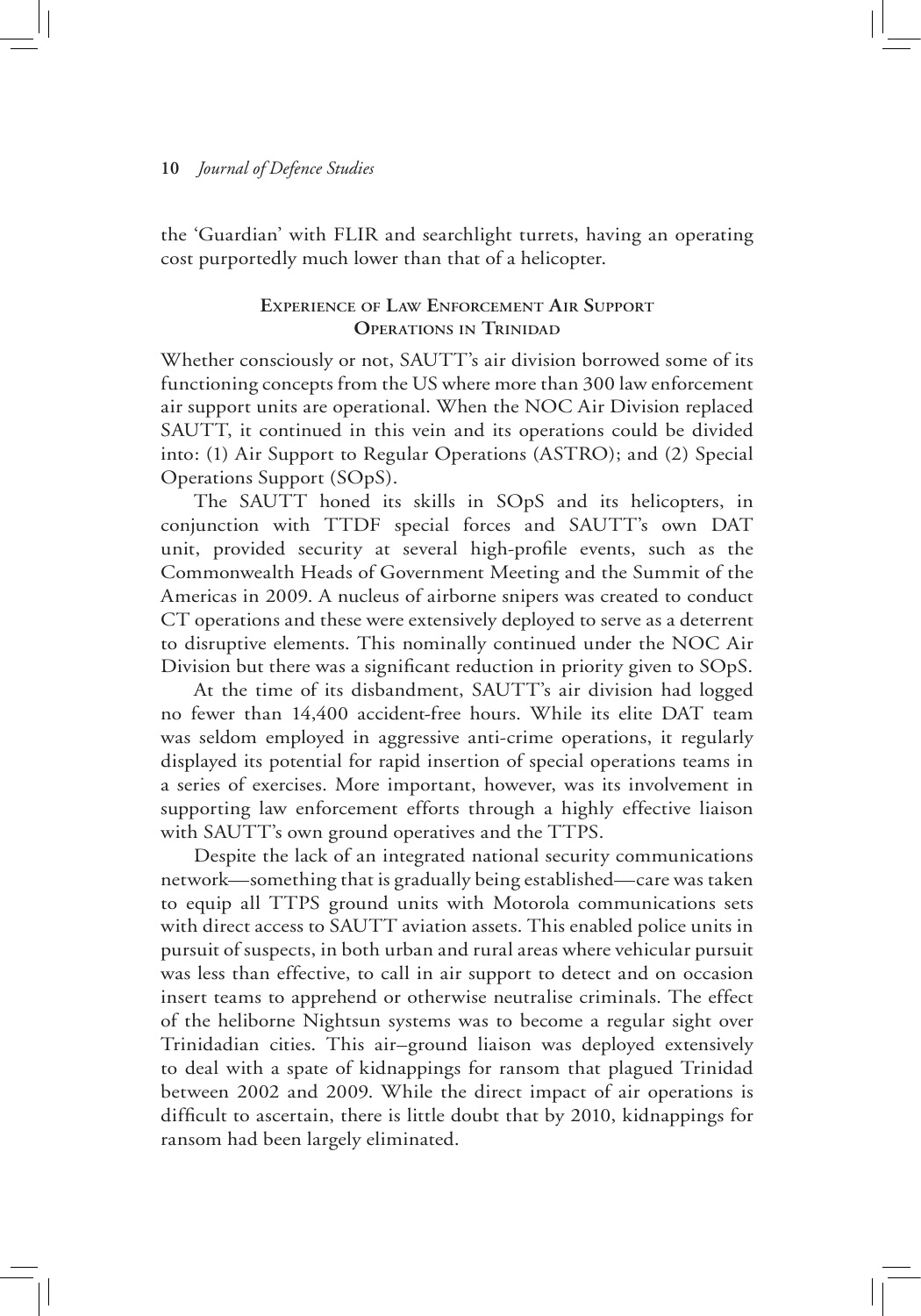The elite status of the unit was lost when SAUTT was disbanded, but ASTRO continued and the TTPS Air Support Unit continued to improve liaison between the NOC Air Division and ground-based assets. The NOC Air Division's helicopters continued to be a regular sight day and night—over the skies of Port of Spain, and their efforts were instrumental in the apprehension of a large number of gang members (that the prosecution cases against them collapsed had nothing to do with the NOC) and the discovery of several arms caches. The FLIR systems on the helicopter proved particularly effective for surveillance, while the tactical use of the Nightsun systems was refined and proved to be very effective in blinding suspects. During ASTRO, many of the helicopters came under small-arms fire from weapons ranging from pistols to assault rifles, but it is unclear if any were damaged.

The refinement of liaison between the TTPS and the NOC Air Division enabled the air division to scramble rapidly to respond to calls for assistance. Even when some aircraft were non-operational for routine maintenance, serviceable assets maintained an enviable response time to air support requests. This was facilitated in part by stationing TTPS officers at the NOC Air Division's main base and, wherever possible, attaching a TTPS officer to accompany helicopter flights.

The TTPS experience with its LSA was too short for definitive conclusions to be drawn. However, the operating cost of the LSA was much lower than that of the helicopters. While the LSA could not hover, it could loiter relatively silently over a target area, thus facilitating effective surveillance with onboard FLIR and cameras. The fiscal controversy surrounding the LSA was very unfortunate as the experience could have dramatically altered internal security aviation development in Trinidad with the LSA platform becoming more widely used.

The TTAG fixed-wing assets, as has been mentioned earlier, are deployed as needed. However, their four AW-139 helicopters are constrained from participating fully in internal security operations as their pilots-in-chief (PICs) are civilian contractors whose terms of engagement preclude them from participating in any such operation. To date, the TTAG has only two partially qualified military PICs and as such, participation in support of the TTDF and TTPS is limited to search and rescue operations and fire-fighting.

#### **Persistent Problems**

Besides the limitations of the TTAG fleet, air support operations in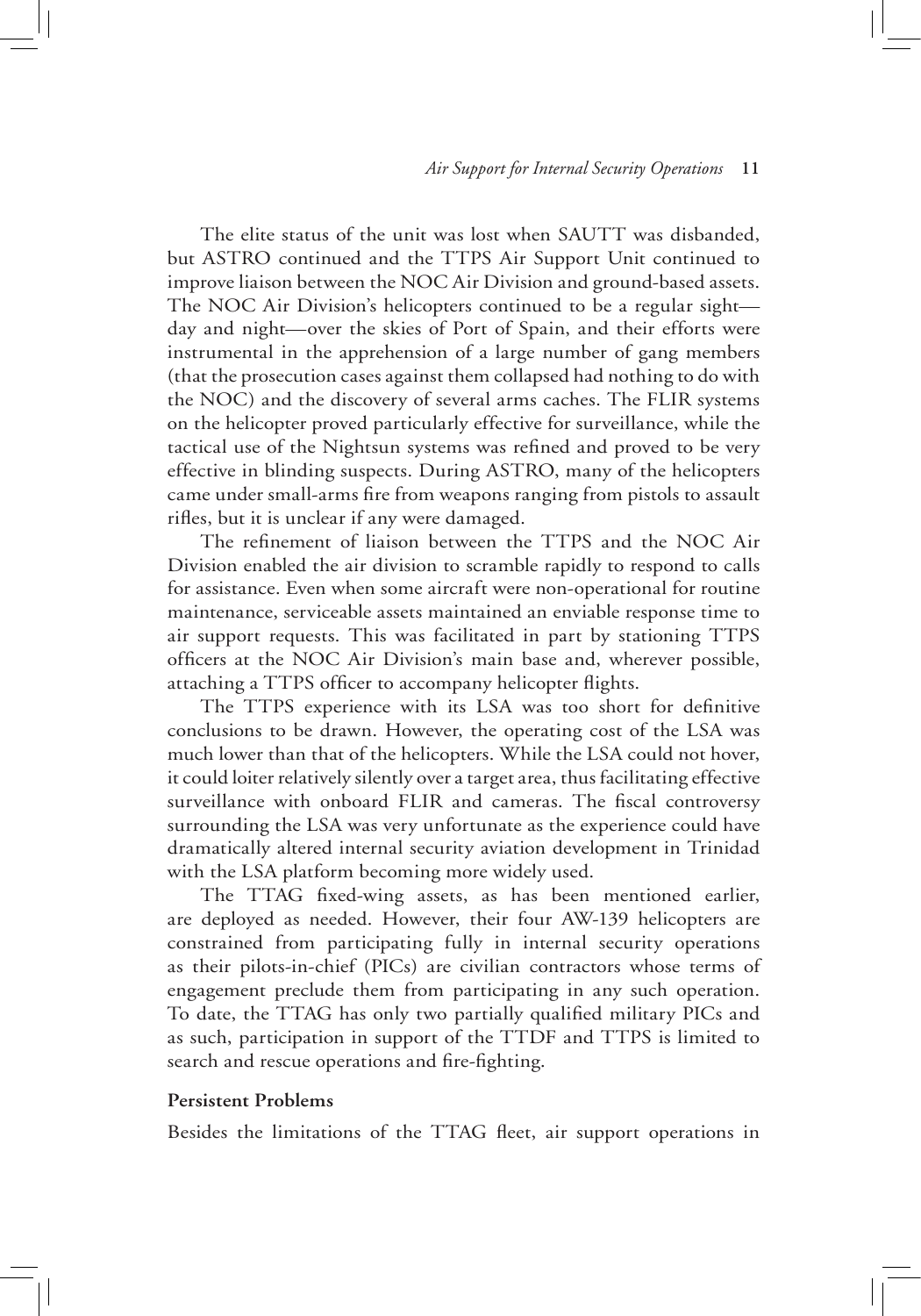Trinidad face two persistent problems: (1) maintenance of the assets; and (2) availability of pilots.

The SAUTT's air division sought to get around the first problem by having its aircraft owned by NHSL and entering into a maintenance agreement with the said company. This approach was followed by the NOC Air Division, but the situation was complicated by the NOC deciding to lease the AS.355F2 and purchase helicopters from Bell. The NHSL was not a party to these contracts and this means that maintenance and serviceability will be an issue.

When SAUTT was created, pilots from NHSL were used on attachment to SAUTT. This continued under the NOC Air Division. Always few in number and hard pressed to meet requirements, the pilots were neither members of SAUTT nor of the TTDF or TTPS. This meant that they were unable to carry firearms for self-defence and tensions between uniformed personnel and the civilian pilots were always evident. Moreover, being civilians, they were subject to no disciplinary standards outside of the employee guidelines of NHSL, which led to a worrisome level of disrespect and laxity. These problems worsened significantly when SAUTT was disbanded as the NOC leadership was even less effective than SAUTT in enforcing discipline.

The factor which had the greatest deleterious impact on the efficacy of the NOC Air Division was political interference and a desire to use the helicopters for VIP transport. Between 2010 and 2015, outside of ASTRO, VIP transport occupied the vast majority of NOC Air Division flight time with thousands of hours being logged flying trips normally made by road. On at least one occasion, a surveillance helicopter was diverted to carry VIPs to inspect a housing complex that was a 20-minute drive away. The helicopters became a status symbol, with the 'personal' pilot of the then Prime Minister acquiring influence far beyond his nominal position in the organisation. Politicians from the then government saw the helicopter as a high-tech taxi and the then Mrime Minister was a notorious 'frequent flyer'. This discredited the NOC Air Division in the eyes of the public and diverted assets away from operational tasks. The predominance of VIP flights in the flying hours logged by the NOC Air Division's assets is illustrated by the fact that the halting of such flights post-September 2015 has cut the flight hours for pilots from over 200 per pilot to under 100 per pilot.

A much greater problem has now emerged, following the 2015 change of government. Control of the NOC Air Division has now been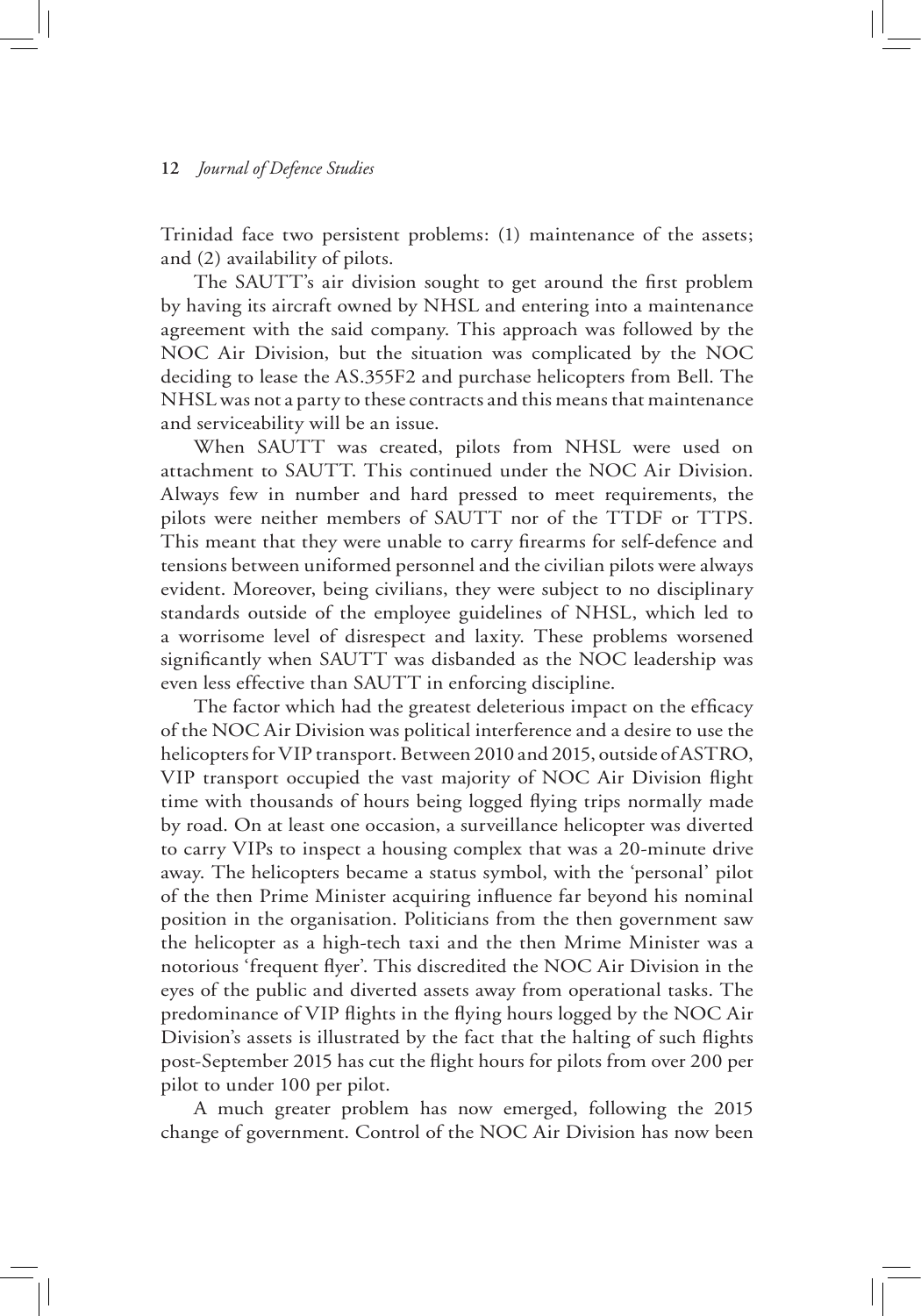effectively vested in seconded army officers with no experience of air operations or even air support liaison. This has had an adverse impact on air support response times and, in one kidnapping case (as yet unsolved), there was a failure to scramble air assets to assist in search operations as no authorisation for the launch of a helicopter was forthcoming. The NOC Air Division pilots and TTPS liaison personnel have complained about the introduction of military personnel without prior instruction or knowledge of air operations, but to date their complaints have not been addressed.

Some more recent problems have descended into the realms of the farcical. In an attempt to develop a national security secure radio network, the Government of Trinidad and Tobago selected Harris Corporation as the provider for all secure communications systems for all elements of the national security apparatus. Unfortunately, in a decision that had serious consequences for mission effectiveness, the Motorola units that enabled communication between the NOC Air Division and the TTPS were either removed or deactivated. This has meant a complete loss of real-time communication between air assets and TTPS ground units. A largely ineffective ad hoc system is now in effect whereby a TTPS officer aboard the helicopter attempts to facilitate communication via a handheld line-of-sight device with the attendant deficiencies inherent in such an arrangement.

Nonetheless, Trinidad and Tobago has learnt the value of air support for law enforcement operations. Once the new Harris network is operational, the NOC Air Division and the TTAG will have real-time communication with all national security ground and maritime assets with a quantum leap in efficacy in the offing.

#### **Applicability in the Indian Context**

Trinidad's experience of using air support in internal security operations has a number of lessons which can be extrapolated to Indian law enforcement agencies.

- 1. Air support has a disproportionately positive effect in the coordination of ground operations. Good coordination, in turn, enhances the efficacy of security operations manifold.
- 2. As surveillance assets, airborne platforms offer real-time intelligence to security forces, thereby helping to prevent an incident or controlling one if it occurs.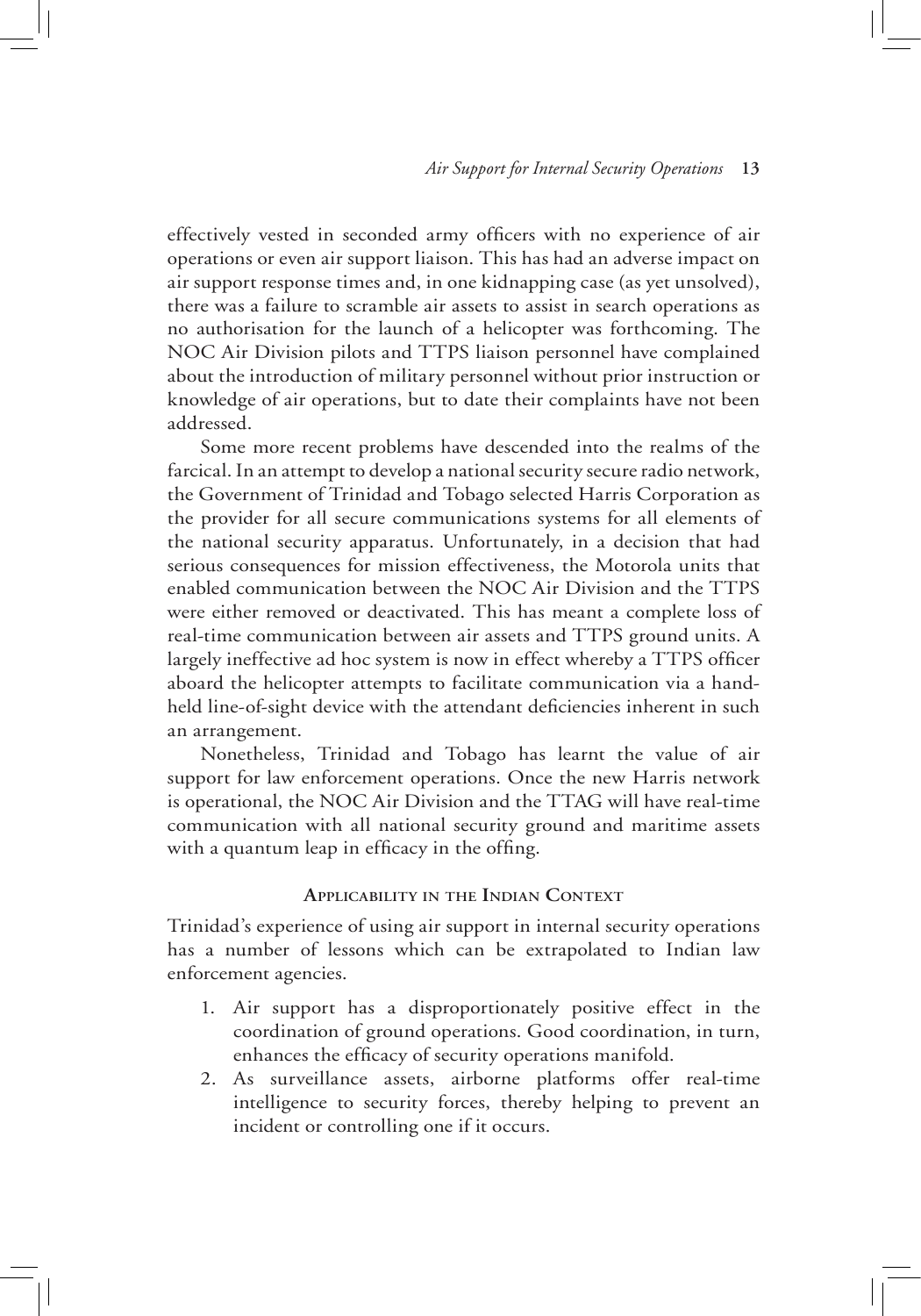- 3. At night, ASTRO can act as both a tool for apprehending or neutralising miscreants as well as a deterrent to such activities.
- 4. Helicopter SOpS can be an effective tool in CI/CT operations in urban areas using snipers trained to fire from airborne platforms.
- 5. In low-threat, non-hostile environments, the age of the helicopter matters little. Trinidad makes use of 30-year-old helicopters to the present day. In the Indian context, it is pertinent to ask whether a few Chetak or Cheetah helicopters would not be useful assets for metropolitan police forces.
- 6. A large number of helicopters are not needed to maintain effective surveillance. Three helicopters were deemed sufficient for the 5,131 square kilometres of Trinidad, and such a number would certainly suffice for cities such as Delhi and Mumbai.
- 7. India should not shy away from experimenting with LSA for internal security air support. Trinidad's limited experience was very positive with LSA, offering a cost-effective option for providing air support.

In addition, should India choose to begin to make more use of helicopters for urban internal security operations, the following two pitfalls should be avoided:

- 1. Instead of trying to recruit pilots and maintaining the assets themselves, police agencies should consider letting a civilian helicopter company own and operate the assets, providing both support and pilots. In turn, those pilots can be recruited into police auxiliary units such as the Home Guards (at appropriate rank) so that they could be armed for self-defence. The BSF has followed this approach by partnering with Pawan Hans for maintenance of its six surviving Dhruv helicopters, but has not done so for pilots, leading to chronic shortages of flight personnel. This can be avoided if police forces allow the civilian company to own and operate the assets.
- 2. Helicopters assigned to internal security tasks must not be commandeered for VIP use. This has been the fate of many helicopters procured by Indian state governments ostensibly for internal security tasks. Therefore, it maybe prudent to consider helicopters such as the Chetak and Cheetah, which have few frills, making them not so attractive for VIP transport.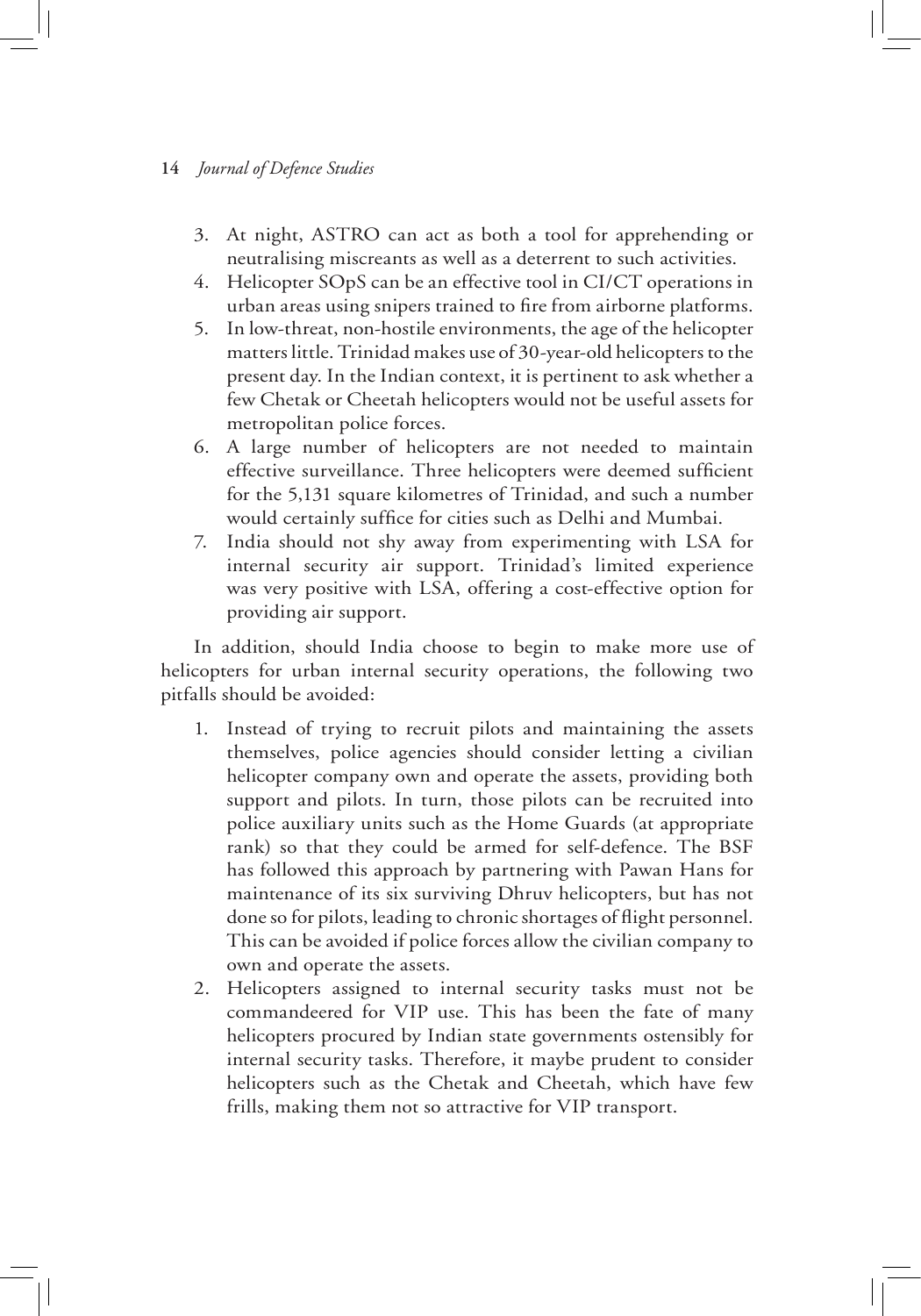#### **Summing Up**

Trinidad's experience of using air support for internal security operations offers an interesting study on how a country with relatively limited resources has developed and implemented a reasonably effective ASTRO and SOpS system. Pioneered and developed by SAUTT and continued by the NOC Air Division, non-military aviation took the lead in this regard, while the TTAG continues to lag in its ability to deliver to either the TTDF or the TTPS the required degree of support. Through a sensible partnership with NHSL, the SAUTT/NOC Air Division helicopters have maintained a high degree of serviceability. However, despite significant achievements, Trinidad continues to face challenges as new types of helicopters, unfamiliar to NHSL, will soon be inducted. Disciplinary issues remain pervasive and the misuse of helicopters by VIPs has created some degree of embarrassment.

Yet, in the midst of all its challenges, Trinidad offers an example to India of how to use limited number of aviation assets in support of urban internal security operations. This is an area that India has neglected to a great extent. As has been discussed, cost-effective solutions have been employed by Trinidad to some effect, and this is something that India should consider emulating.